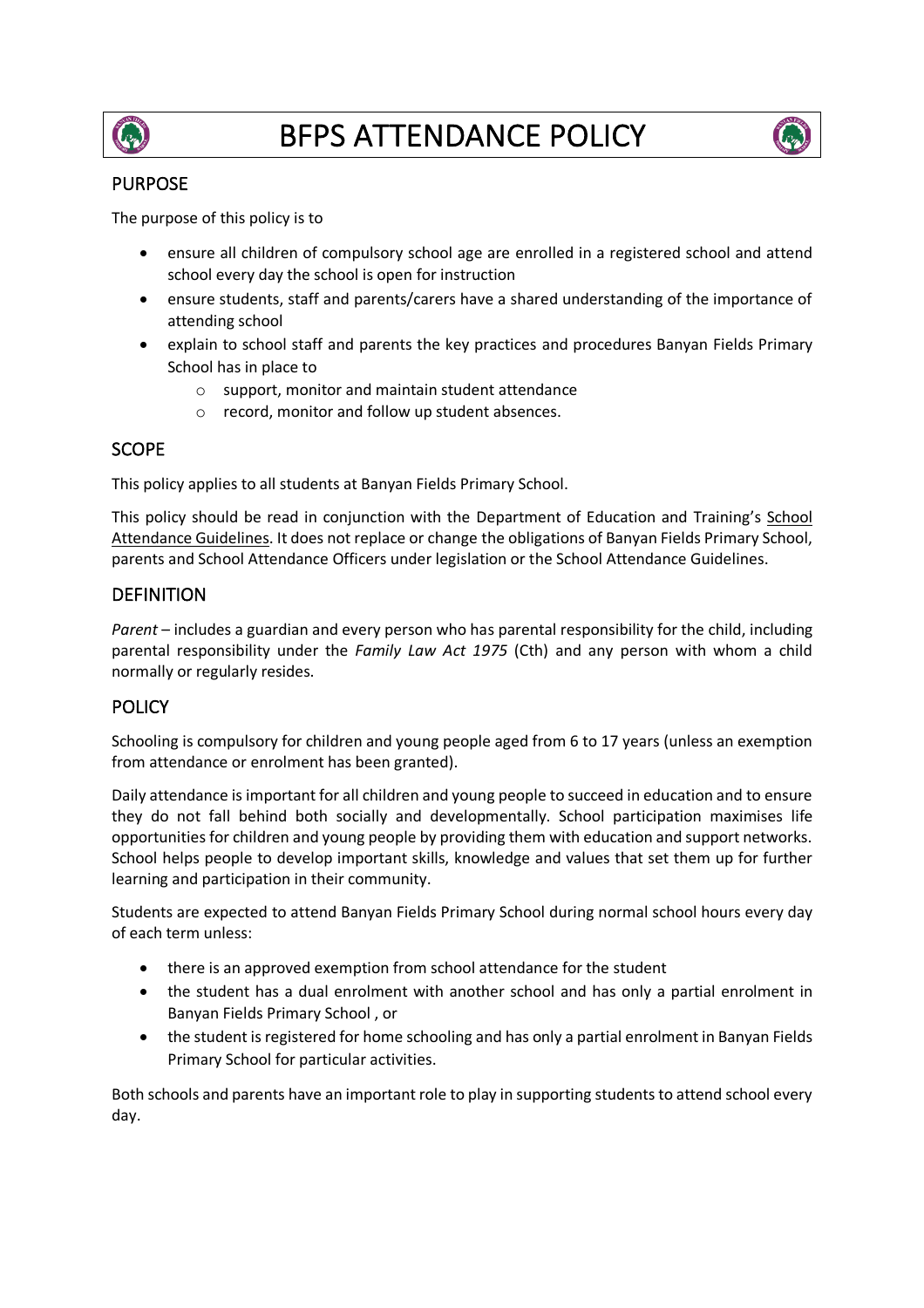Banyan Fields Primary School believes all students should attend school all day, every day when the school is open for instruction and is committed to working with its school community to encourage and support full school attendance.

Our school will identify individual students or cohorts who are vulnerable and whose attendance is at risk and/or declining and will work with these students and their parents to improve their attendance through a range of interventions and supports.

Students are committed to attending school every day, arriving on time and are prepared to learn. Our students are encouraged to approach a teacher and seek assistance if there are any issues that are affecting their attendance.

Banyan Fields Primary School parents are committed to ensuring their child/children attend school on time every day when instruction is offered, to communicating openly with the school and providing valid explanations for any absence.

Parents will communicate with the relevant staff at Banyan Fields Primary School about any issues affecting their child's attendance and work in partnership with the school to address any concerns.

Parents will provide a reasonable explanation for their child's absence from school and endeavour to schedule family holidays, appointments and other activities outside of school hours.

#### Supporting and promoting attendance

Banyan Fields Primary School's *Student Wellbeing and Engagement Policy* supports student attendance.

Our school also promotes student attendance by providing attendance focused programs such as:

E.g. drum beat, breakfast club, provision of allied professionals, Chaplain – Cuppa and Chat, Food For Everyone Program (provision of these programs could change at any time)

#### Recording attendance

Banyan Fields Primary School must record student attendance twice per day. This is necessary to:

- meet legislative requirements
- discharge Banyan Fields Primary School 's duty of care for all students

Attendance will be recorded by a teacher at the start of the school day and after lunch using Sentral.

If students are in attendance at a school approved activity, the teacher in charge of the activity will record them as being present.

#### Recording absences

For absences where there is no exemption in place, a parent must provide an explanation on each occasion to the school.

Parents should notify Banyan Fields Primary School of absences by:

- emailing the absence email address or
- call the school absence line and leave a voice message

If a student is absent on a particular day and the school has not been previously notified by a parent, or the absence is otherwise unexplained, Banyan Fields Primary School will notify parents by email (or text message if no email address is supplied). Banyan Fields Primary School will attempt to contact parents as soon as practicable on the same day of the unexplained absence, allowing time for the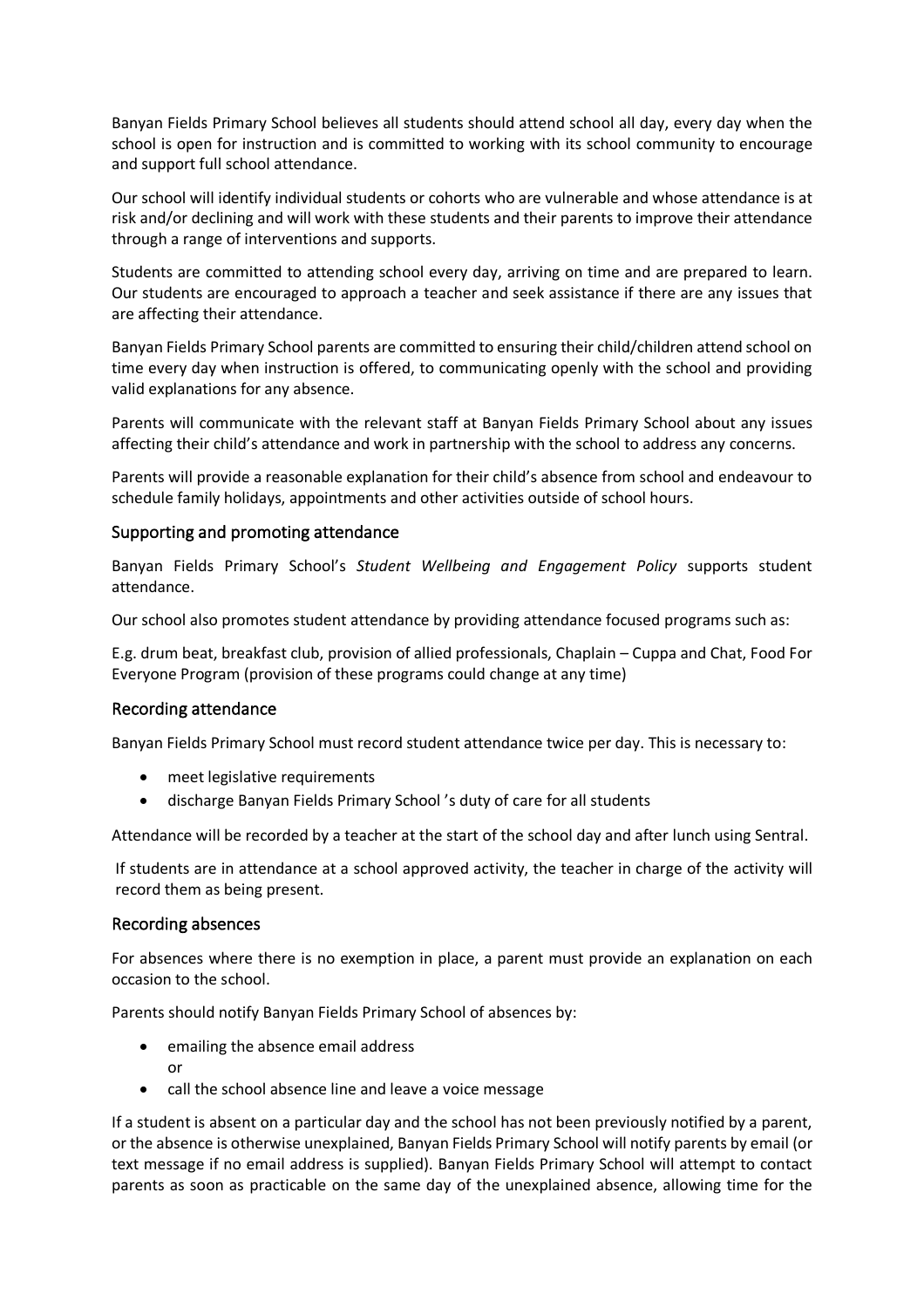parent to respond.

If contact cannot be made with the parent (due to incorrect contact details), the school will attempt to make contact with any emergency contact/s nominated on the student's file held by the school, where possible, on the day of the unexplained absence.

Banyan Fields Primary School will keep a record of the reason given for each absence. The principal will determine if the explanation provided is a **reasonable excuse** for the purposes of the parent meeting their responsibilities under the *Education Training Reform Act 2006* and the School Attendance Guidelines.

If Banyan Fields Primary School considers that the parent has provided a **reasonable excuse** for their child's absence the absence will be marked as '**excused absence**'.

If the school determines that no reasonable excuse has been provided, the absence will be marked as '**unexcused absence**'.

The Principal has the discretion to accept a reason given by a parent for a student's absence. The Principal will generally excuse:

- medical and dental appointments, where out of hours appointments are not possible or appropriate
- bereavement or attendance at the funeral of a relative or friend of the student, including a student required to attend Sorry Business
- school refusal, if a plan is in place with the parent to address causes and support the student's return to school
- cultural observance if the parent/carer notifies the school in advance
- family holidays where the parent notifies the school in advance

If no explanation is provided by the parent within 10 school days of an absence, it will be recorded as an 'unexplained absence' and recorded on the student's file.

Parents will be notified if an absence has not been excused.

### Managing non-attendance and supporting student engagement

Where absences are of concern due to their nature or frequency, or where a student has been absent for more than five days, Banyan Fields Primary School will work collaboratively with parents, the student, and other professionals, where appropriate, to develop strategies to improve attendance, including:

- establishing an Attendance Student Support Group
- implementing a Return to School Plan
- implementing an Individual Attendance Plan
- implementing a Student Absence Learning Plan for students who will be absent for an extended period
- arranging for assistance from relevant school staff

We understand from time to time that some students will need additional supports and assistance, and in collaboration with the student and their family, will endeavour to provide this support when it is required,

### Referral to School Attendance Officer

If Banyan Fields Primary School decides that it has exhausted strategies for addressing a student's unsatisfactory attendance, we may, in accordance with the School Attendance Guidelines refer the non-attendance to a School Attendance Officer in the Bayside Peninsula Region for further action.